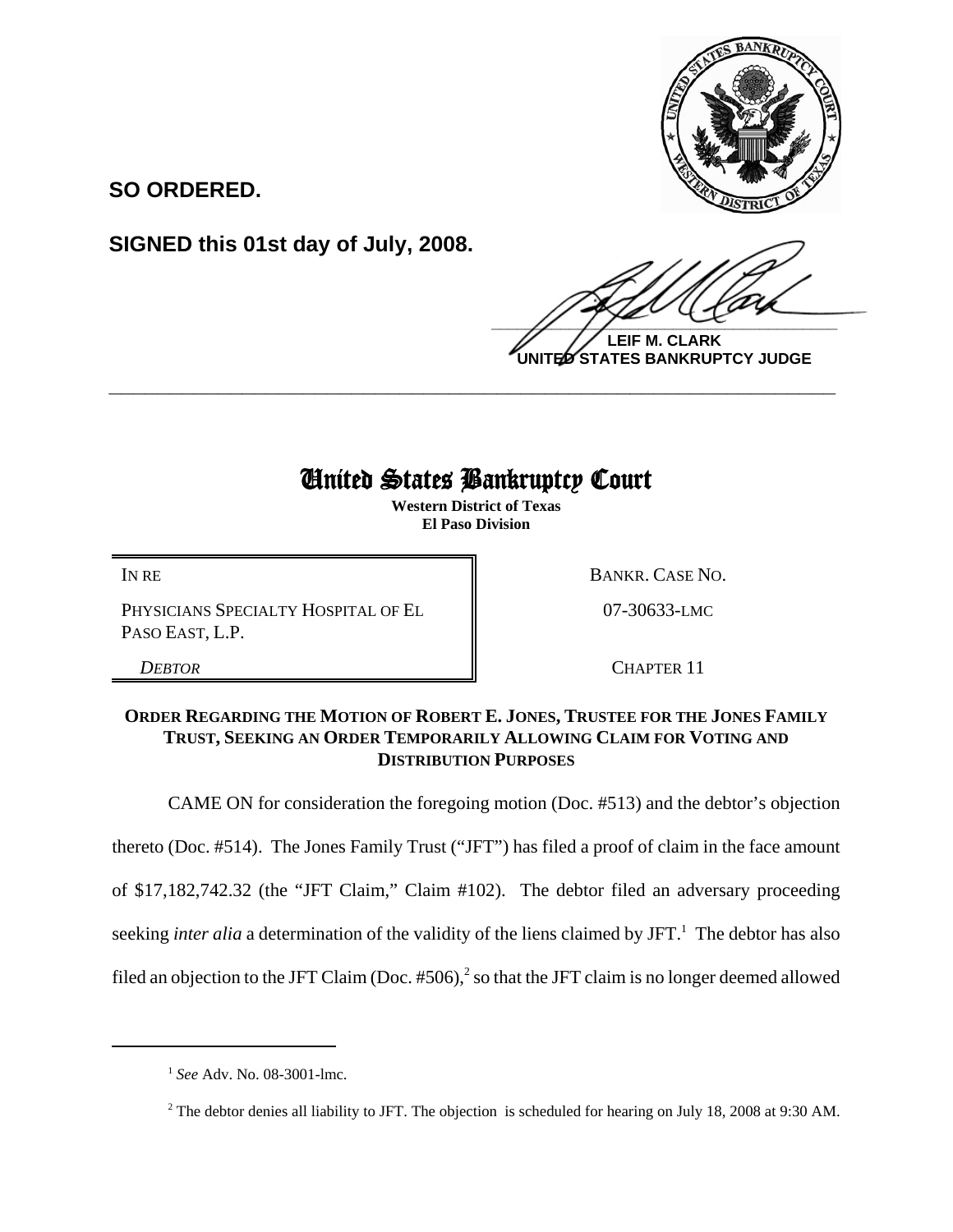as a matter of bankruptcy law.<sup>3</sup> The debtor has now proposed a plan,<sup>4</sup> under which JFT's secured claim is treated in Class  $2<sup>5</sup>$  Any remaining unsecured claim (the difference between the total indebtedness and the alleged value of the collateral claimed by JFT to secure its indebtedness) is placed into Class 6, which consists of holders of general unsecured claims.<sup>6</sup>

Because JFT no longer enjoys the status of holding "deemed allowed" claims as a result of the outstanding claims objection, JFT is presently disqualified from voting on the plan.<sup>7</sup> In the present motion, JFT asks the court to estimate JFT's Class 2 Claim in the amount of \$7,500,00.00 and its Class 6 Claim in the amount of \$9,715,000.00. The motion is less than clear as to whether JFT is seeking estimation for voting purposes, for distribution purposes, or for both. The debtor objects to the motion, contending that claims estimation would not affect any distributions to be made to JFT under the terms of the proposed plan, because the lion's share of JFT's secured claim is proposed to be distributed to ReadyOne Industries, Inc. ("ReadyOne") by virtue of a writ of garnishment recently issued as part of a mediated settlement between the debtor and ReadyOne. ReadyOne has a judgment against JFT which it obtained pre-petition.<sup>8</sup> The debtor also argues that claims estimation is irrelevant for voting purposes because JFT has no economic stake in this case if the plan is ultimately confirmed as proposed.

<sup>7</sup> *See* 11 U.S.C. § 1126(a).

 $8$  Notice of the writ of garnishment was given to JFT, and a final hearing on the garnishment action is scheduled for July 18, 2008 as well.

<sup>3</sup> *See* 11 U.S.C. § 502(a)

<sup>4</sup> *See* First Amended Chapter 11 Plan of Liquidation (Doc. #473).

 $<sup>5</sup>$  *Id.* at 14,  $\sqrt{ }$  6.2(a).</sup>

<sup>&</sup>lt;sup>6</sup> Plan at 15, ¶ 6.4(d). Of course the plan treatment does not waive the debtor's position (expressed in its objection to claim) that the estate does not owe JFT anything at all. If the claim objection is not sustained, however, the plan resolves how the resulting allowed claims would be treated.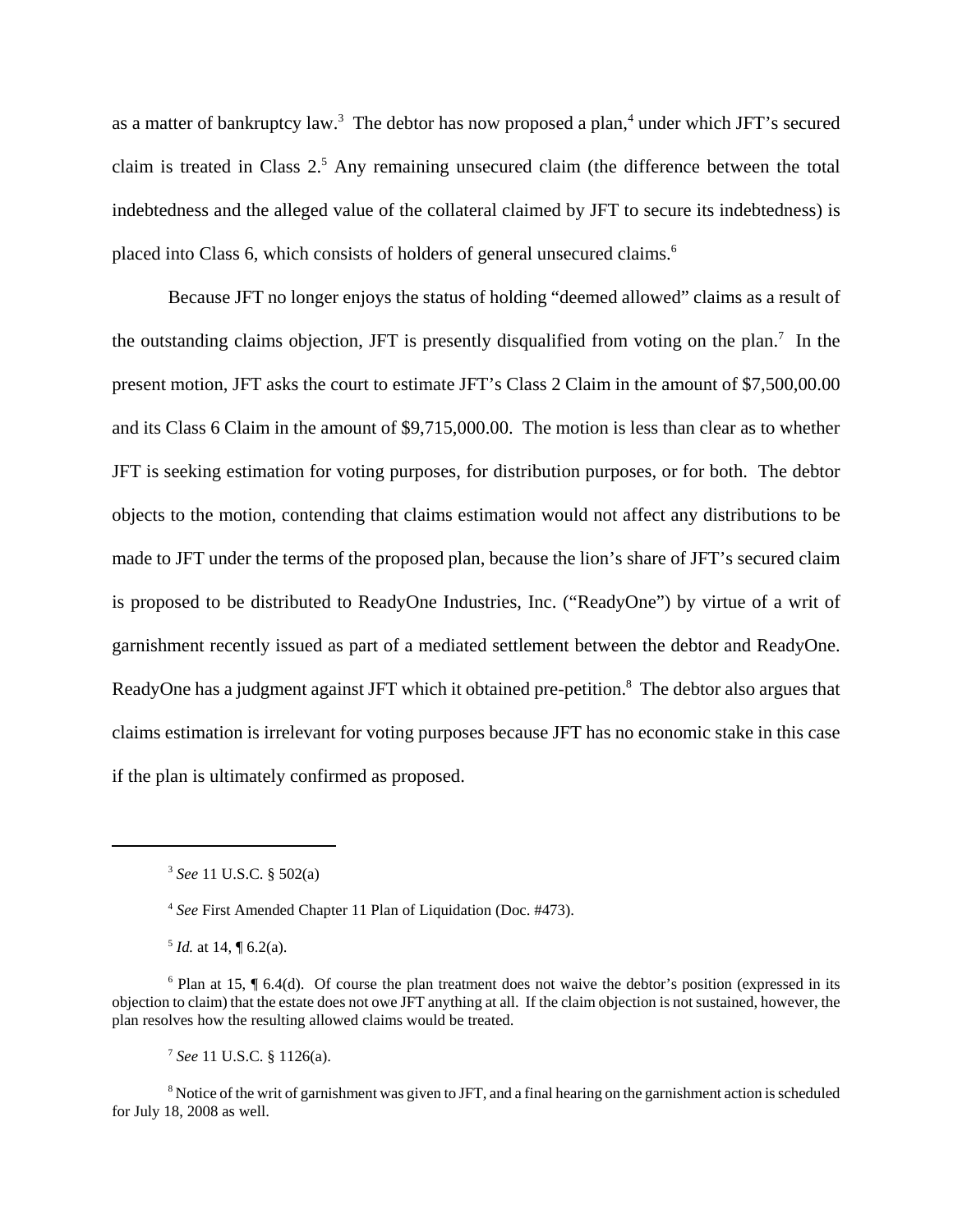The court agrees with the debtor that, to the extent that JFT's motion is construed as a request for estimation of its claims for distribution purposes, the motion is not appropriate and should not be granted. If nothing else, such a request is premature. In all events, there is nothing so unique about the claims that they could not be determined with finality for distribution purposes with relative ease. They arise from an alleged loan, and the existence and nature of the loan, the amount of indebtedness outstanding, the validity of any asserted security interest, and the value of the collateral allegedly securing the indebtedness are all routine matters typically resolved on their merits as part of the claims adjudication process. The court has not been presented with any argument that would support the notion that these issues could not be resolved in a relatively expeditious fashion before distributions commenced on JFT's claims.

The court, however, does not quite agree with the debtor's contention that estimation of JFT's claim for voting purposes is irrelevant. Regardless whether JFT's vote might, on its own, be decisive to the plan's success or failure, JFT is nonetheless entitled to vote at least its Class 2 claim, because, of course, JFT might not *agree* with the plan's treatment of its claim. Class 2 is certainly not deemed to have rejected the plan because its members are not receiving nothing on account of their claims.9 True, the plan contemplates that such monies as JFT *does* "receive" on account of its secured claim will go immediately to ReadyOne by virtue of the writ of garnishment. And true, the plan contemplates that ReadyOne will permit some of these funds to be used to pay other creditors. But the plan depends for its success on JFT's Class 2 claim in fact being paid under the plan, else there would be nothing to garnish.

The court has sufficient knowledge of the efficacy of the JFT secured claim (by virtue of the summary judgment motion that was filed in the adversary proceeding) to conclude that there is a

<sup>9</sup> *See* 11 U.S.C. § 1126(g).